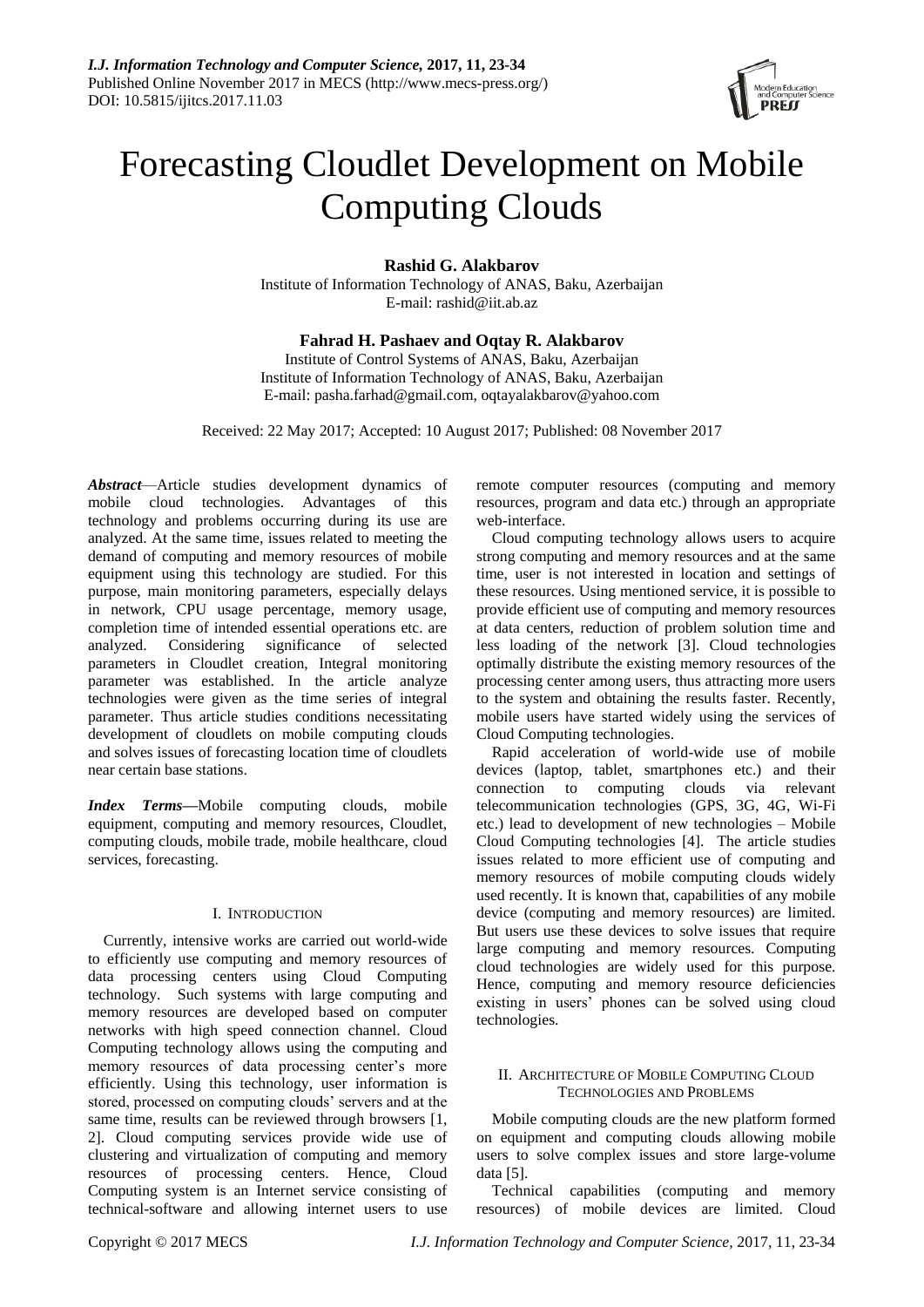computing capabilities are widely used in order to eliminate this limitation. Mobile users solve any issues use computing cloud services. Recent reduction in the cost of cloud servers enables mobile users to use these services more widely [6]. Currently, many companies develop multiple applications (Google, Gmail, Maps and Navigation systems for Mobile, Voice Search, Mobil Me from Apple, Live Mesh from Microsoft) for mobile equipment users, which enables them to widely use mobile computing clouds [7]. According to the calculations of the Juniper Research centers' analysts, development speed on computing clouds increases at 88% due to software and applications.

In mobile computing clouds, processing and memorization of information in carried out outside of the mobile devices. Mobile devices connect to internet networks through base stations (GPS, 3G, 4G, and Wi-Fi etc.) and use necessary services in mobile computing clouds. Currently, users widely use three types of cloud services (IaaS, PaaS and SaaS) [8]. IaaS (Infrastructure as a Service) service allows users to use computing and memory resources (for example, Amazon Elastic Cloud Computing - EC2 and Amazon S3 - Simple Storage Service) of the cloud system. PaaS (Platform as a Service) service is a platform allowing users to use operation systems and special applications (Google App Engine, Microsoft Azure, Azache, My SQL etc.) located on virtual servers. SaaS (Software as a Service) service allows users to solve their issues using software located in the computing cloud servers (Google Apps, Google Docs, Autodesk) and applications. In the SaaS service, the user can obtain results by launching the software from computing cloud servers using internet service, without loading the resident portion of the necessary software to his/her own computer. Applications operate on servers provided by SaaS service provider and send the processed information to the user. Thus, user does not purchase the application and pays according to the use. Currently, millions of mobile users are widely using mobile applications (mobile commerce, mobile education, mobile health, mobile games etc. fields) using mobile cloud provider services [5, 9]. Developed mobile applications do not depend on the type of operation systems and device type of the mobile devices. For this reason, number of mobile device users that use cloud services increases rapidly every day. In this case, mobile devices with minimal computing and memory resources act as thin client terminal connected to Internet network.

According to the calculations of the Gartner company analysts, number of Internet users will reach 2.16 billion in 2016. This number will rise to 2.56 billion in 2018.

Currently, despite centralized clouds have high computing and memory resources, processed information cannot be delivered to the users on a high speed. Rapid increase of number of users on computing clouds loads the network which causes significant delays in delivery of processed information to the user. Cloud computing resources have to be located closer to the users in order to eliminate this deficiency.

Computing cloud service users use two modes: offline

and online. Let's assume that virtual computing devices are acquired from the cloud for solution of issues that require vast computing power. He/she (One) sends the issues to the cloud and obtains the result after a certain period of time. In this mode, there is no direct connection between the user's computer and the cloud during the period necessary for the solution of the problem. But there are such issues, where user and cloud are connected until the problem solution process is complete. This, leads to loading of the network during solution of the mentioned problem. Mobile computing cloud technologies are used to eliminate the network load. Sometimes it is also referred to as decentralized cloud technologies in literature. Architecture of mobile computing clouds is shown (Fig. 1).



Fig.1. Architecture of Mobile computing clouds.

As seen on mobile computing cloud architecture, system consists of several components: mobile users (mobile device, smartphone etc.), mobile connection operators, wireless connection devices (Wi-Fi access point), internet provider (ISP), and computing cloud providers (Amazon IBM, Google, Microsoft etc.). as seen on the diagram, mobile users connect to Cloud Computing over internet using base stations (Mobile connection, Wi-Fi Access Point) such connections cause high load of the networks and delays in provision of processed information. At the same, these services are expensive. Cloudlets (small clouds) are developed near base stations (cellular networks, Wi-Fi Access Point) using Cloud Computing connection options b, c, and d by the users in order to eliminate indicated deficiencies [5, 10].

Thus, mobile servers (Cloudlets) beside base stations of mobile operators are developed for vaster use of cloud technologies by mobile equipment. Cloudlets (small computing clouds) are devices (server) located close to the users and provide faster delivery of necessary information to the users from the central servers. After the user completes his/her work, if necessary, information is re-loaded to the central servers. Cloud services necessary for the users can be implemented through Cloudlet servers [10-12]. Let's assume that, if a user needs to work with a software (SaaS service), he calls that software to the closest mobile service, works on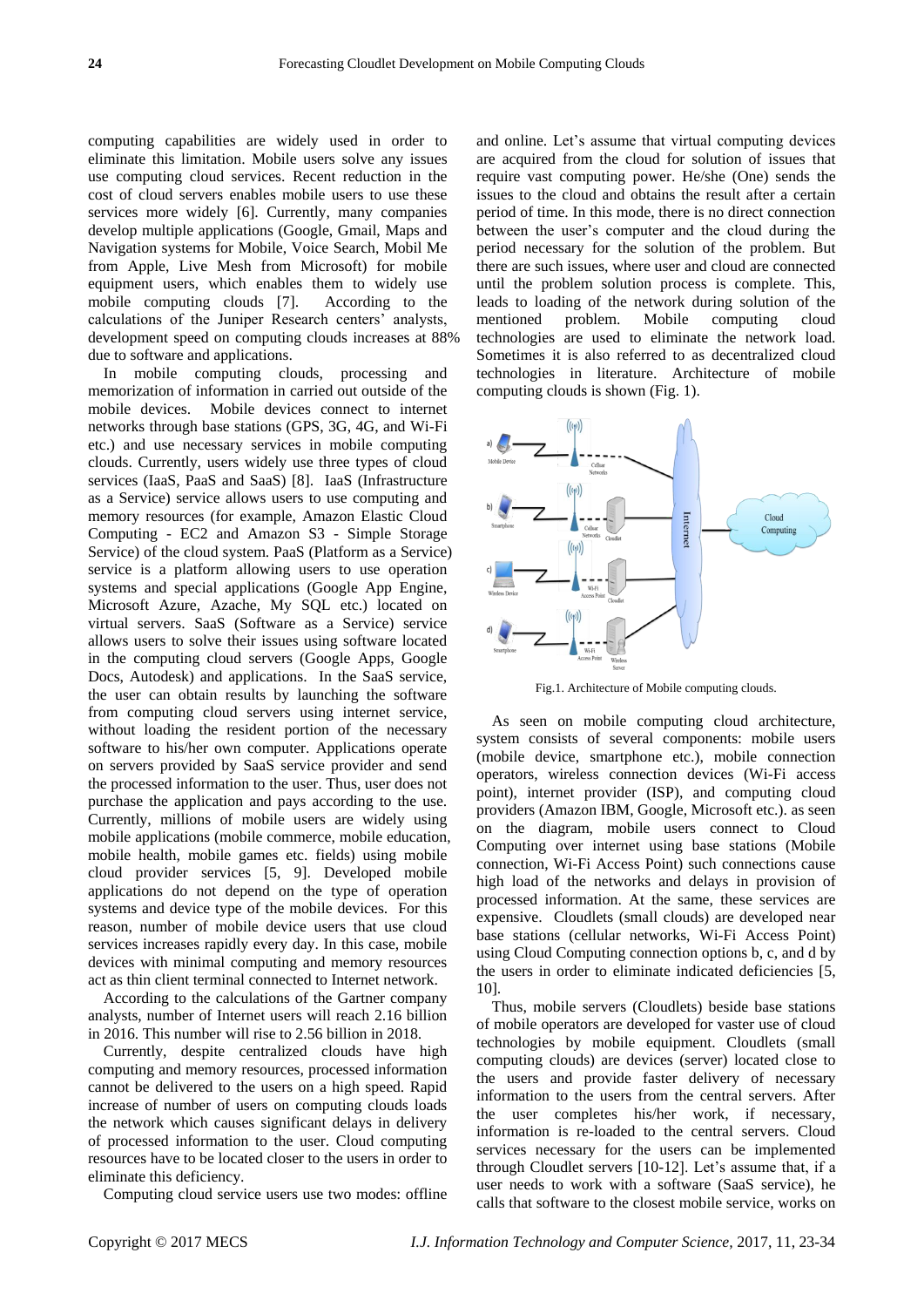it for a while and then, sends that software to the central server. This, reduces the use cost of the clouds, reduces the issue solution period and loads the network less.

Advantages of mobile computing clouds are listed below [10 - 12]:

- increasing battery life of mobile devices;
- increasing computing and memory resources of mobile devices;
- storage of user data on several back-up computers increases reliability, which in its turn reduces information loss risk on mobile devices;
- Dynamic distribution of resources. This provides timely provision of necessary resources to the user without prior ordering;
- increases network bandwidth;
- Service charge costs less;
- organizing the storage of user data on clouds enables to use this information from any place worldwide;
- increased scaling. System meets the computing and storage demands of the user for a short-term due to flexible resource capability;
- Security capabilities of the system. When mobile users use computer services they encounter problems related to storage and protection of information on clouds. Despite service providers protect the user information through different security software, at the same time they can observe that information. For this reason, confidentiality problem is very relevant. Security applications developed for mobile devices are used in order to solve these problems and prevent illegal interferences. These pieces of security software use a certain part of computing and memory resources of mobile devices. For this reason, it would be reasonable to transfer threat detection software to cloud servers from mobile devices. Cloud AV platform has been developed for this purpose; it provides multiple services detecting malware on clouds and mobile devices alike.
- Easy integration. Meets user demands by integrating services of different provides through clouds and Internet.

Scope of technical capabilities (number of virtual machines, storage space, network bandwidth etc.) of servers used for development of small clouds near base stations is among important issues. At the same time, provision of connection among developed small clouds is a relevant issue. At the same time, provision of connection among developed small clouds is a relevant issue.

On one hand users require high computing resources, and on the other, they wish to use small mobile devices. Currently, cloud technologies are used in order to eliminate the mentioned deficiency of the mobile devices (computing and memory resource deficiency).

On the other hand, use of the traditionally centralized

cloud services can meet the demand for high computing and memory resources. But results or data are obtained with delay in this type of cloud services. For example, Google has developed an online translation service (Google Translate API), which enables users that speak different languages to speak to each other. Mobile devices used for this service (smartphones) do not translate independently and send the words and sentences to Google Cloud platform servers. Translation is carried out on the servers and results are sent to people talking to each other. We feel that the service is operating slowly in such type of services. While translation is carried out within seconds, its delivery to necessary destination over the network is delayed. Thus, it would be reasonable if the translation software was located on local servers (cloudlet) close to its users and rapid implementation of translation in real-time mode was enabled. At the same time, location of the software on closest cloud servers provides cheap, fast and quality service to the users using the SaaS service.

Users are guided by following criteria while using cloud technologies:

- expenses required for problem solution;
- problem solution duration;
- provision of security of user information;
- Fast and reliable delivery of data and the results to the users.

Indicated criteria depend on the geographical distance of the user from the cloud server, computing power of the virtual machine and network load level. For this reason, it is attempted to place mobile cloud technology servers near the users. It would be reasonable to create Cloudlets near each base station.

Article studies conditions necessitating development of mobile computing clouds (cloudlets) and solves issues of forecasting location time of Cloudlets near certain base stations.

### III. PROBLEM STATEMENT

Conducted monitorings have demonstrated that, the frequency of use of newly launched games by users is high. Hence, it is purposeful to store such games in Cloudlets resources for a particular period. In this case, Cloudlets resources are spent on storing the extensions of this type of applications. Thus, the resources of Cloudlets mentioned are not sufficient to serve to new mobile users. For this reason, the establishment of network infrastructure of Cloudlets located in the vicinity of Wireless Metropolitan Area Networks (WMAN) is among the topical issues. It is more desirable to create cloudlets in the vicinity of all access points of the mentioned network. This is not economically feasible and rises the cost of established networks. On the other hand, it is possible that, cloudlets located in the vicinity of any access point are poorly used or not used at all. Hence, cloudlets are mostly located in the vicinity of locations with more mobile users (shopping malls,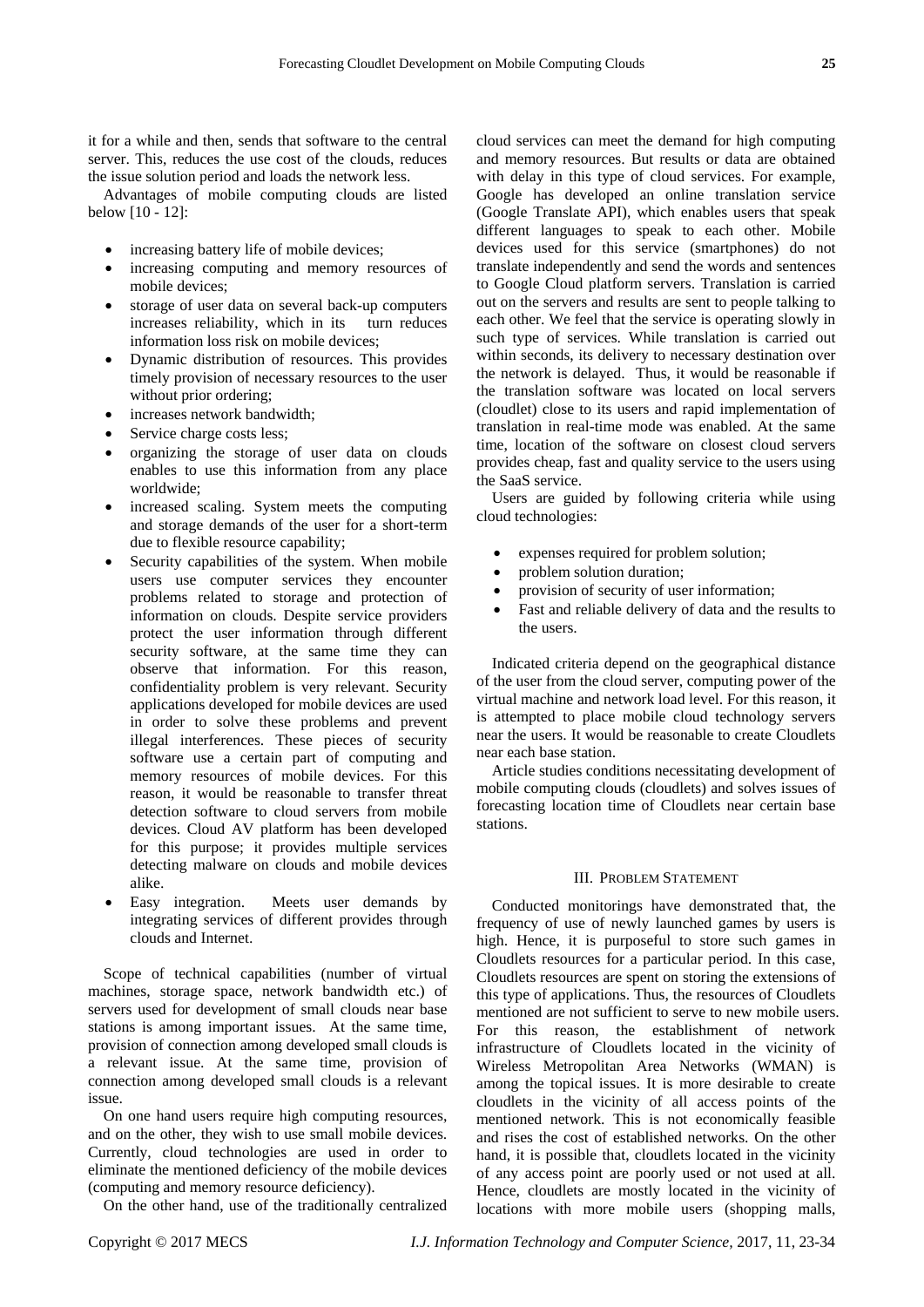libraries, schools, universities, stadiums, stations, airports, etc.) [13].

As mentioned above, the number of mobile users and game users in particular utilizing cloud technologies is rapidly growing. It is to be noted that, the interests for intellectual games is related to the intellectual need of users and serves to improving their intellectual capacity [14]. The works dedicated to the creation of such games has been carried out extensively in recent times [15, 16]. Similar to software tools (translation, navigation software, etc.) utilized in online regime, games require high-speed interface as well. The solution of such problems requires the use of cloudlets. The majority of recently conducted studies has been oriented to the addressing of problems of cloudlets use. The sequence of cloudlet computing has been determined schematically. Important features of cloud computing have been identififed. These features include [17]:

- *The on-demand self-service;*
- The broad network access:
- *The resource pooling;*
- The rapid elasticity;
- *The measure service*

The life cycle of cloudlets has been analyzed and some necessary digital characteristics have been explored [18, 19]. While working with interactively used software tools in On\_Line regime, the issues of constructing time diagrams of the implementation of requests have been addresses [20]. Some authors have reviewed the issues of service migration in mobile clouds and some advantages of this method have been indicated [21]. In order to carry out this process, a simple algorithm can be generated by considering the frequency of requests to software tools [22]. Each software tool stored in this way can be deleted from memory resources of a cloudled whenever there is a need for storing higher priority software tool.

It is known that establishment of Cloudlets near base stations (cellular networks, Wi-Fi access point) in the architecture of the mobile computing clouds depicted in Figure 2 is related to increasing demand of the mobile users for computing resources [23].



Fig.2. Comparative diagram of dependence of network delays of traffic volume on Amazon clouds

Amol C. Adamuthe, Vikram D.Salunkhe, Seema H. Patil and Gopakumaran T. Thampi have mentioned the rapid growth of the number of published articles as a result of studies carried out in Cloud Computing field and the rapid expansion of investments devoted to such research works, financial resources, the number of Cloud service providers and etc. during the period from 2006 to 2014. Here, it is also mentioned that, the govenments of US, UK, Japan and Australia promote the conduction and implementation of works in the field of Cloud Computing [24].

In order to determine Cloudlet establishment necessity, traffic and separate parameters in base stations must be monitored. Following are among monitoring parameters used for analysis:

- Network delays. Delays of network request responses, cloud software responses etc. must be measured. Passage of a certain mark by the delay renders the use of the system impossible. This is the main parameter for assessment of the used network in systems created using global clouds and implemented operations. For this reason, this parameter becomes an object of study as it changes time-wise and based on number of users. For example, studies conducted at the Telecooperation lab of Technische Universität Darmstadt demonstrate that the marks of this parameter are continuously growing. (Fig. 2). Here, dependence of network delays on traffic volume on Cloud Asia, Cloud US West and Cloud EU is demonstrated. İn this diagram, traffic volume is presented as Kb/sec on X axis. On Y axis, we can see that traffic delay time increases in multi-fold depending of traffic volume marks [25]. Traffic volume increases as the number of users increase and as the users use more complex software pieces;
- Using computing resources. Computing force of processors used during development of cloudlets must be higher than the computing force required by the users;
- Using memory resources. Memory resource requirements can limit Cloudlet development. Due to this requirement, memory size of the server located in the Cloudlet must be higher than the computing power required by the users.
- Completion time of considered necessary operation. This time is usually related to network delays between the base station and global cloud. Growth of network delays increases completion time of the operations;
- Operation completion energy. This can be defined as energy used by all equipment in unit time considering all operations of the users connected to the base station. Amount of energy spent in unit time can reach the limit threshold at a certain number and condition of mobile users. After reaching this threshold, energy spent on operations does not increase despite network delays.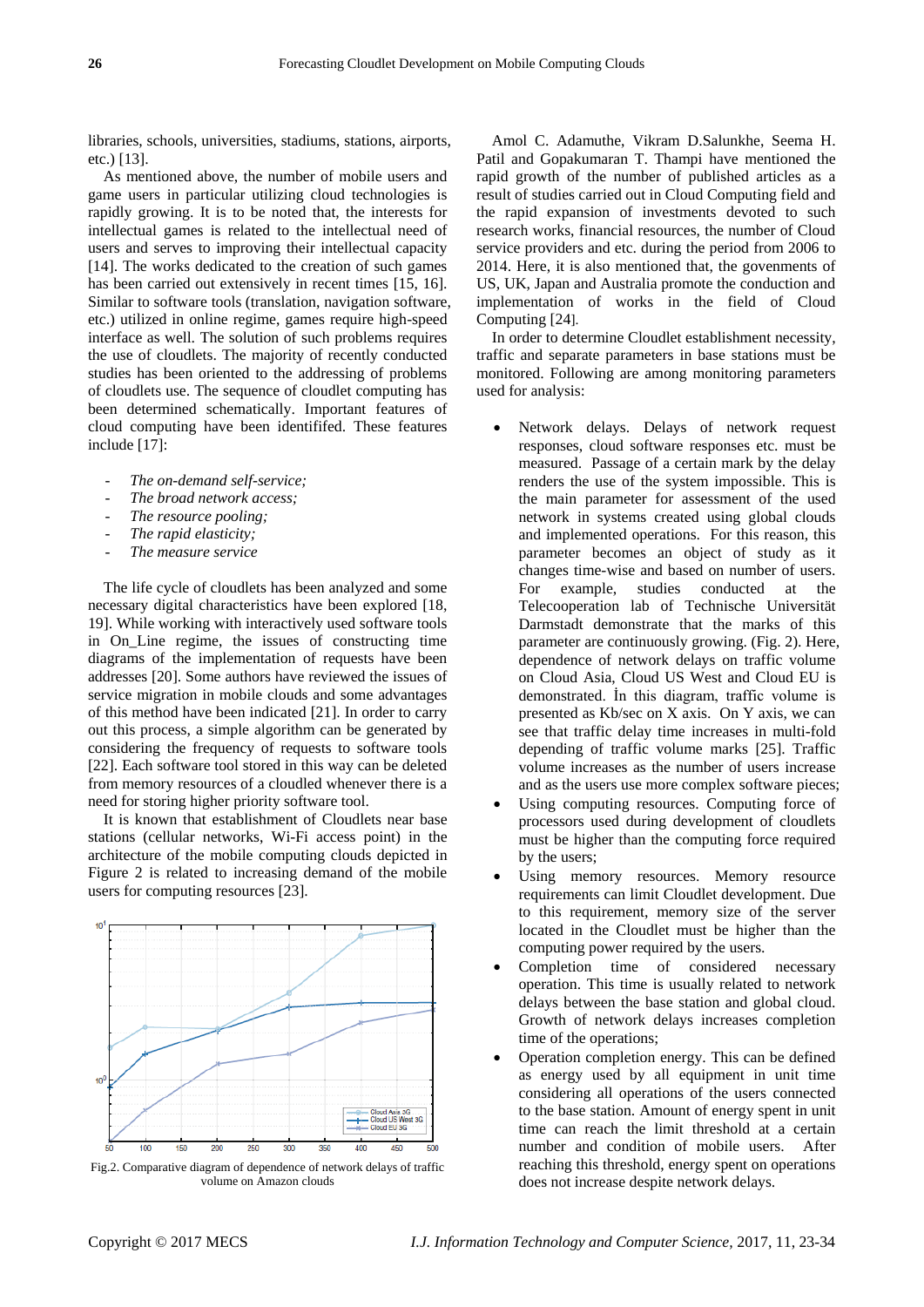Operation price. Here, price for each operation and all operations conducted by the users connected to the base stations can be monitored. This parameter increases with network delays.

In order to provide monitoring and analysis results' adequacy, mentioned parameters (diversity and usage frequency of used application programs, reliability and security of communication channels, etc.) must be calculated and analyzed with equal time intervals. Article aims to solve issues such as creation of a final integral indicator based on parameters calculated at equal time intervals, smoothing the values on this indicator with wavelets transforms and forecasting future value of the integral indicator applying Neuron networks. Cloudlet development can be decided by analyzing approaching limit time.

#### IV. FORECASTING CLOUDLET DEVELOPMENT TIME

Let's assume that, during a certain T period M number of values are obtained by monitoring the values of J number of parameters. If we mark parameters as  $P_1$ ,  $P_2$ ,  $P_3$ , ...,  $P_i$  we will get this matrix.

$$
\binom{P_{11}}{P_{J1}} \cdots \frac{P_{1M}}{P_{JM}} \tag{1}
$$

In some cases, normalizing parameter values and writing their values as untitled values with maximum level of 100 can be useful. Thus, value of each parameter is written as the percentage of its own maximum value. If we denote the corresponding maximum value of each  $j<sup>th</sup>$ parameter as  $P_{imax}$ , the following can be written:

$$
P_{jm} = P_{jm} * \frac{100}{P_{jmax}}
$$

Thus, the values of (1) matrix will be normalized to 100 as maximum value.

The importance or weight of each parameter in Cloudlet development can be determined by experiments. Those weights can be written as  $(w_1, w_2, ..., w_l)$  vector, which satisfies the following condition:

$$
\sum_{j=1}^{J} w_j = 1 \tag{2}
$$

If we multiply  $(2)$  weight vector by  $(1)$  matrix by using the rule of multiplication of matrices, the values of integral parameters can be obtained [26]:

$$
(I_1, I_2, ..., I_M) = (w_1, w_2, ..., w_J) * \begin{pmatrix} P_{11} & ... & P_{1M} \\ \cdot & \cdot & \cdot \\ P_{J1} & ... & P_{JM} \end{pmatrix} (3)
$$

Here,  $I_m$  is calculated as  $I_m = \sum_{1=1}^{J} w_i * P_{mi}$ .

The values of  $(I_1, I_2, ..., I_M)$  vector obtained for integral parameter can be desctibed as  $I_1, I_2, ..., I_M$  time series and used for predicting the time of Cloudlet development.

Wavelet conversions can be carried out in order to smooth obtained time series.

Theoretically the discrete wavelet transform is defined as:

$$
d_{j,n} = \langle x(t), \varphi_{j,n}(t) \rangle = \int_{-\infty}^{+\infty} x(t) \varphi_{j,n}(t) dt \quad (4)
$$

Where the mother wavelet function  $\varphi_{j,n}(t)$  is defined as:

$$
\varphi_{j,n}(t) = a_0^{-j/2} \varphi_{j,n}(a_0^{-j}t - nb_0)
$$
 (5)

The scaling  $a_0$  and translation  $b_0$  parameters are specifically chosen such that  $\varphi_{j,n}(t)$  constitute orthonormal bases with  $a_0 = 2$  and  $b_0 = 1$  [27-29]. So we have:

$$
\varphi_{j,n}(t) = 2^{-j/2} \varphi_{j,n}(2^{-j}t - n)
$$
 (6)

Using equation (1), the orthonormal wavelet transform is thus given by:

$$
d_{j,n} = \langle x(t), \varphi_{j,n}(t) \rangle =
$$
  

$$
2^{-j/2} \int_{-\infty}^{+\infty} x(t) \varphi_{j,n}(2^{-j}t - n) dt
$$
 (7)

The inverse discrete wavelet transform is given by:

$$
x(t) = \sum_{j=1}^{J} \sum_{n=1}^{N} d_{j,n} \varphi_{j,n}(t)
$$
 (8)

The following threshold can be used:

$$
d'_{j,n} = \begin{cases} \lambda - d_{j,n} & |d_{j,n}| \ge \lambda, \ d_{j,n} \ge 0\\ d_{j,n} - \lambda & \text{otherwise} \end{cases} \tag{9}
$$

Where  $\lambda$  is defined as follows:

$$
\lambda = \frac{\sum_{j=1}^{J} \sum_{n=1}^{N} d_{j,n}}{J \times N}
$$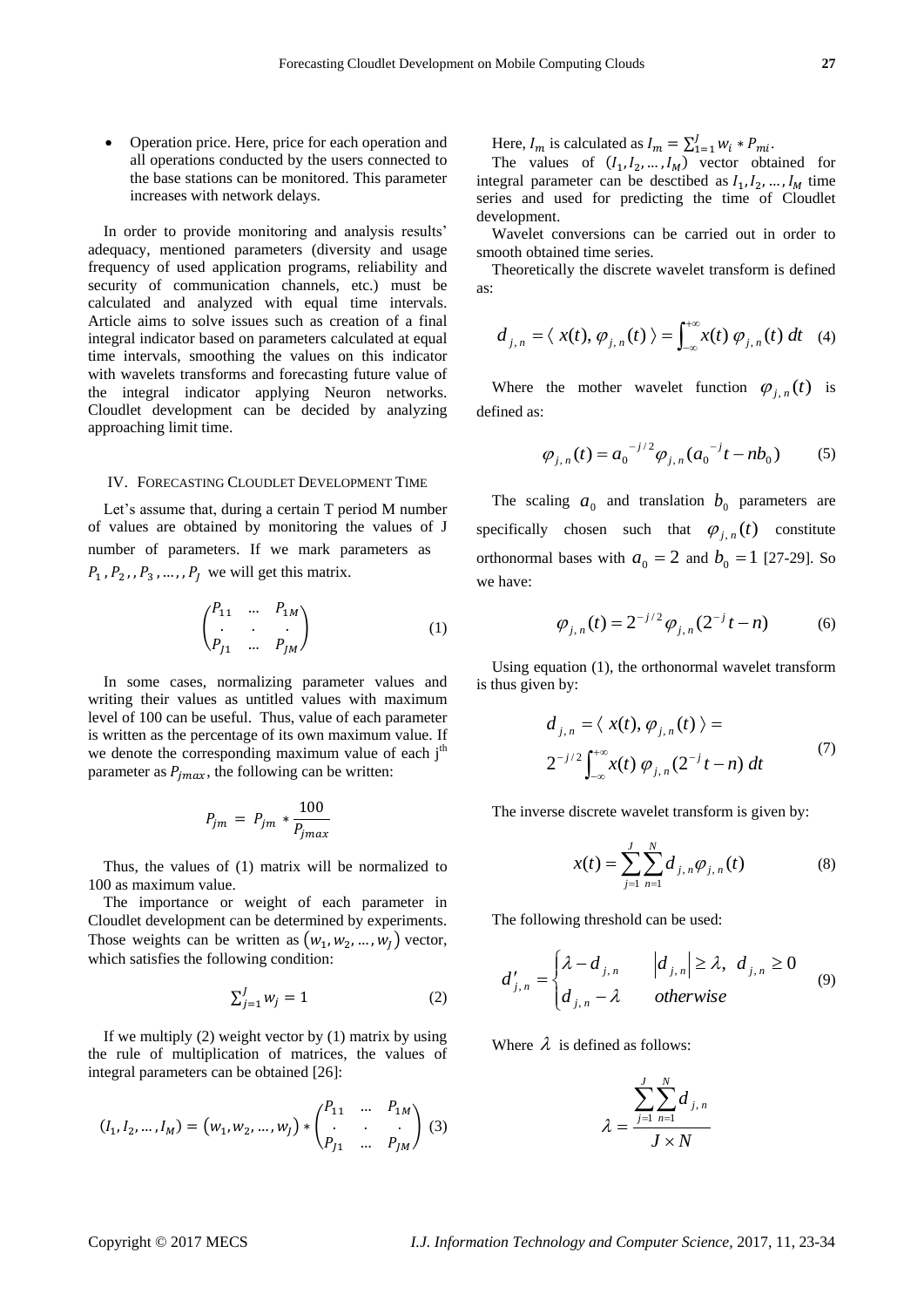After inverse discrete wavelet transform we will have:

$$
x'(t) = \sum_{j=1}^{J} \sum_{n=1}^{N} d'_{j,n} \varphi_{j,n}(t)
$$
 (10)

Various algorithms can be applied for wavelet conversion of calculated discrete values of integral parameter.

If we use D4 wavelet created by Ingrid Daubechies for this purpose, those algorithms can be applied for N number of input values in form of N=2k in practice. Input values are processed via low pass and high pass filtering functions.

In some cases, low pass and high pass filters are called high-cut and low-cut filters, respectively. In most cases, high-cut or low pass filter contains more information on initial input values. In contrast, high pass filter shows the difference between input values and versions of values repaired from low-cut filters. If the mean value of lowcut filter is sufficiently low, it can be disregarded in repairing process and it would not deteriorate the quality of repairing process.

It is known that, low pass coefficients in D4 wavelet are specified as

$$
h_0 = \frac{1 + \sqrt{3}}{4\sqrt{2}}, \quad h_1 = \frac{3 + \sqrt{3}}{4\sqrt{2}},
$$

$$
h_2 = \frac{3 - \sqrt{3}}{4\sqrt{2}}, \quad h_3 = \frac{1 - \sqrt{3}}{4\sqrt{2}}.
$$

High pass coefficients in D4 wavelet are specified as  $g_k = (-1)^k h_{2N+1-k}$ . Hence:

$$
g_0 = (-1)^0 h_{3-0} = h_3,
$$
  
\n
$$
g_1 = (-1)^1 h_{3-1} = -h_2,
$$
  
\n
$$
g_2 = (-1)^2 h_{3-2} = h_1,
$$
  
\n
$$
g_3 = (-1)^3 h_{3-3} = -h_0.
$$

It can be concluded that, the following can be specified:

$$
g_0 = \frac{1 - \sqrt{3}}{4\sqrt{2}}, g_1 = -\frac{3 - \sqrt{3}}{4\sqrt{2}},
$$
  
 $g_2 = \frac{3 + \sqrt{3}}{4\sqrt{2}}, g_3 = -\frac{1 + \sqrt{3}}{4\sqrt{2}}$ 

The conversion can be enhanced by applying repeated conversions to low pass filters.

If input values are fj-lar  $(j=0-2m)$ , the repair of values can be carried out with following simple algorithms:

$$
a_{1,i} = h_0 f_{2i} + h_1 f_{2i+1} + h_2 f_{2i+2} + h_3 f_{2i+3}; i = 0 \div \frac{N}{2} - 1
$$
\n(11)

$$
a_{2,i} = h_0 a_{1,2i} + h_1 a_{1,2i+1} + h_2 a_{1,2i+2} + h_3 a_{1,2i+3}; i = 0 \div \frac{N}{2^2} - 1
$$
\n(12)

$$
a_{3,i} = h_0 a_{2,2i} + h_1 a_{2,2i+1} + h_2 a_{2,2i+2} + h_3 a_{2,2i+3}; i = 0 \div \frac{N}{2^3} - 1
$$
\n(13)

$$
a_{k,i} = h_0 a_{k-1,2i} + h_1 a_{k-1,2i+1} + h_2 a_{k-1,2i+2} + h_3 a_{k-1,2i+3}; i = 0 \div \frac{N}{2^k} - 1
$$
\n(14)

At each level, high pass filter will be employed as following:

$$
c_{k,i} = g_0 a_{k-1,2i} + g_1 a_{k-1,2i+1} + g_2 a_{k-1,2i+2} + g_3 a_{k-1,2i+3}; i = 0 \div \frac{N}{2^k} - 1
$$
\n(15)

Here,  $a_{0,2i+j} = f_{2i+j}$ ;  $j = 0 \div 3$ 

After conversions, the values can be successively repaired with following algorithms:

$$
a_{k-1,0} = h_2 a_{k,0} + g_2 c_{k,0} + h_0 a_{k,1} + g_0 c_{k,1}
$$
\n(16)

$$
a_{k-1,1} = h_3 a_{k,0} + g_3 c_{k,0} + h_1 a_{k,1} + g_1 c_{k,1}
$$
\n(17)

$$
a_{k-1,2i} = h_2 a_{k,i} + g_2 c_{k,i} + h_0 a_{k,i+1} + g_0 c_{k,i+1}
$$
\n(18)

$$
a_{k-1,2i+1} = h_3 a_{k,i} + g_3 c_{k,i} + h_1 a_{k,i+1} + g_1 c_{k,i+1}
$$
\n(19)

The last step will be as  $a_{0,2i+j} = f_{2i+j}$ ;  $j = 0 \div 1$  and the values are repaired. While the values are repaired from  $a_{k,i}$  and  $c_{k,i}$ , the values of those below specific boundary level can be replaced with zero. In this case, initial values will be replaced with smoothed values. It is clear that, the maximum depth of conversions can be obtained when the number of  $a_{k,i}$  and  $c_{k,i}$  is equal to 4. Such that, if the number of input values is 128, maximum 4 conversions can be carried out. Hence, if we denote boundary values of  $a_{k,i}$  -s as  $\lambda_a$  and  $c_{k,i}$  -s as  $\lambda_c$ , we can determine those as:

$$
a_{k,i}^1 = \begin{cases} a_{k,i}, abs(a_{k,i}) > \lambda_a \\ 0, abs(a_{k,i}) < = \lambda_a \end{cases} \text{ and } (20)
$$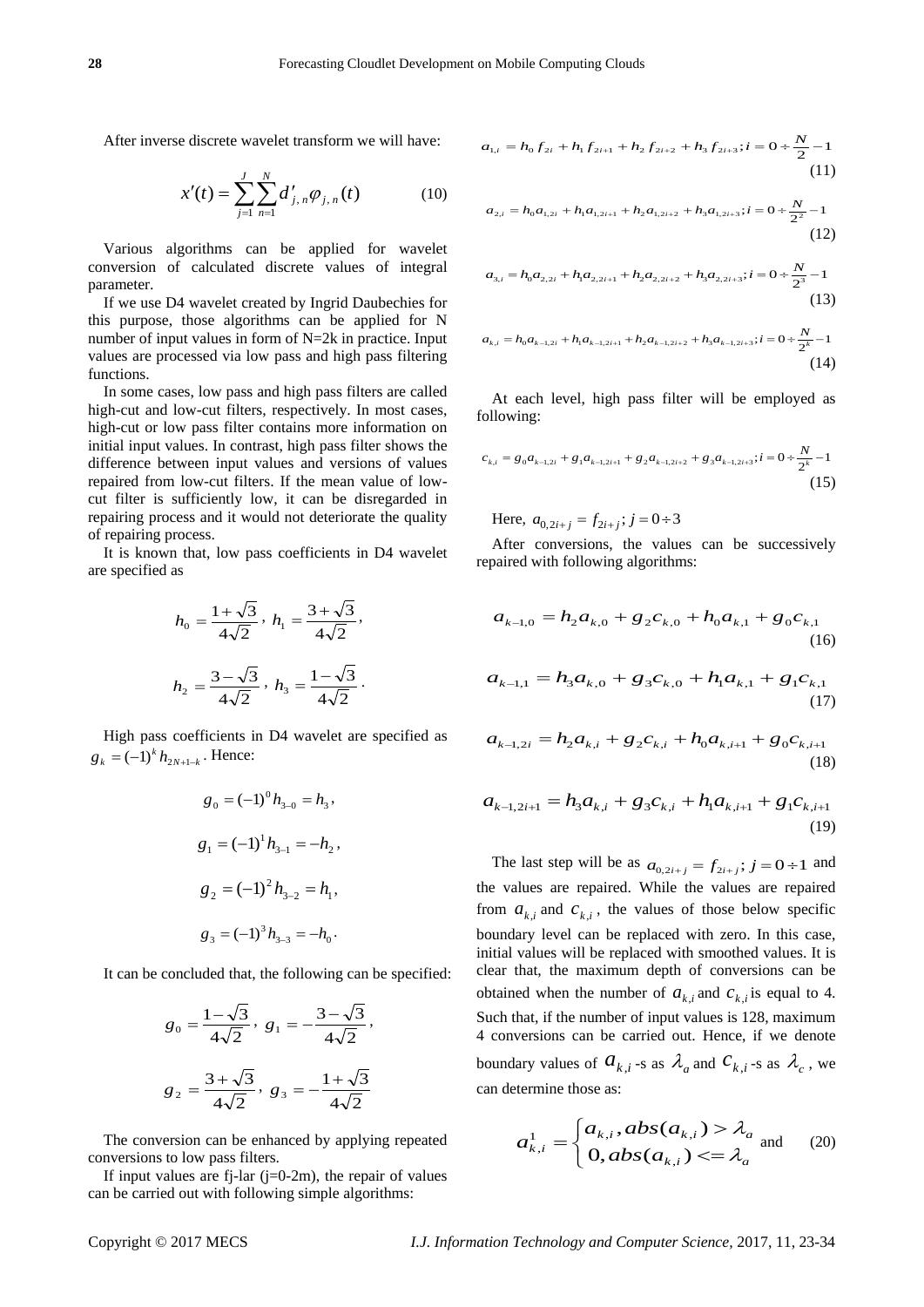$$
c_{k,i}^1 = \begin{cases} c_{k,i}, abs(c_{k,i}) > \lambda_c \\ 0, abs(c_{k,i}) < = \lambda_c \end{cases} (21)
$$

and use  $a_{k,i}^1$  and  $c_{k,i}^1$  during the repair of values.

In order to employ  $(11)-(21)$  algorithms, those last values of initial signal must be selected, the number of which can be expressed as a sufficiently large number of power of 2.

If initial number of monitoring values are equal to M, the value of  $N=2^k$  must be found which is  $2^k < M < 2^{k+1}$ . Hence, if initial values are equal to  $I_i$ ,  $i = 1 \div M$  and the signals selected for conversion and smoothing is denoted as  $f_j$ , then  $f_j = I_{M-N+j}$ .

Gaps (lost values) in  $f_j$  must be detected and filled with random values for conversion. If number of gaps exceeds 1 percent of total number, the selection must be discarded and the algorithm functioning must be terminated with corresponding warning. The presence of lost values can be detected with following simple algorithm. It is known that, the values of Integral parameter are noted with own time. For each value of  $f_j$ ,

*Tj* time corresponds. Hence,

 $\frac{-T_1}{-1}$  $\Delta t = \frac{T_N - T_N}{N}$  $t = \frac{T_N - T_1}{N}$  must be determined.  $_{+1} T_{j+1} - T_j$ , the number of missing

If for each j,  $\frac{T_{j+1} - T_j}{\Delta t} \ge 1.5$ *t* values will correspond to the number of integral parts of

*t T*<sub>*j*+1</sub> - *T*<sub>*j*</sub>  $\frac{1}{\Delta}$  $\frac{1}{1} + \frac{1}{1} - \frac{1}{1}$  parameter between j<sup>th</sup> and j+1<sup>th</sup> values.

So, the following common algorithm can be proposed for smoothing the values of Integral parameter:

- a. Select  $N=2^k$  number of input data and generate  $f_j$  input values;
- b. Specify the location and number of missing values;
- c. Insert random values at first approach instead of low number of missing values;
- d. Determine the values with  $N+1=2^{k}+1$ and  $N+2=2^k+2$  indices;
- e. Determine D4 coefficients;
- f. Carry out conversion with (11)-(15) formulas;
- g. Determine  $\lambda_a$  and  $\lambda_c$  boundary values;
- h. Calculate new repairing values with (20)-(21) formulas;
- i. Repair noise characteristics with (16)-(19) formulas;
- j. If the outcome is not satisfactory, define  $\lambda_a$  and

 $\lambda_c$  boundary values once again and repeat the algorithm starting from  $h<sup>th</sup>$  step.

The analysis of the change of integral parameter generated as a result of monitoring of base stations with time enables to predict the approaching time of Cloudlet development.

In order to solve the prediction problem, following methods can be used:

- Autoregressive or moving average models such as ARMA, ARIMA, GARCH, etc.
- Exponential moving average method;
- Frequency distribution of time series elements and construction of distribution functions;
- Application of neural networks.

If a simple autoregressive model is applied, the following can be written for predicting the future value *p*

$$
x_{t+1}^p
$$
 of series:

$$
x_{t+1}^p = \sum_{j=1}^n \omega_j x_{t-j+1}
$$
 (22)

Here,  $x_{t-j+1}$  values are row vectors of

$$
F = \begin{pmatrix} x_{t-1}, x_{t-2}, x_{t-3}, \dots, x_{t-n} \\ x_{t-2}, x_{t-3}, x_{t-4}, \dots, x_{t-n-1} \\ \dots \\ x_n, x_{n-1}, x_{n-2}, \dots, x_1 \\ x_{n-1}, x_{n-2}, x_{n-3}, \dots, x_0 \end{pmatrix}
$$
(23)

matrix.

 $\omega_j$  - weight coefficients, satisfying  $\omega_j \ge 0$  and  $\sum_{j=1}^n \omega_j =$ *j j* 1  $\omega_i = 1$  conditions.

The quality of predicting is dependent on the values of  $\omega_j$  weight coefficients. Hence,  $\omega_j$  weight coefficients are found satisfying

$$
Q_{t}(\omega, x^{t}) = \sum_{i=n}^{t} (x_{i}^{p}(\omega) - x_{i})^{2} = ||F\omega - X||^{2} \rightarrow \min
$$

by using column vector:

$$
X = \begin{pmatrix} x_t \\ x_{t-1} \\ \dots \\ x_{n+1} \\ x_n \end{pmatrix}
$$
 (24)

(22) formula provides the predicted values of series of integral parameters as a result of the application of the algorithm. This value shows the necessity of creating a cloudlet.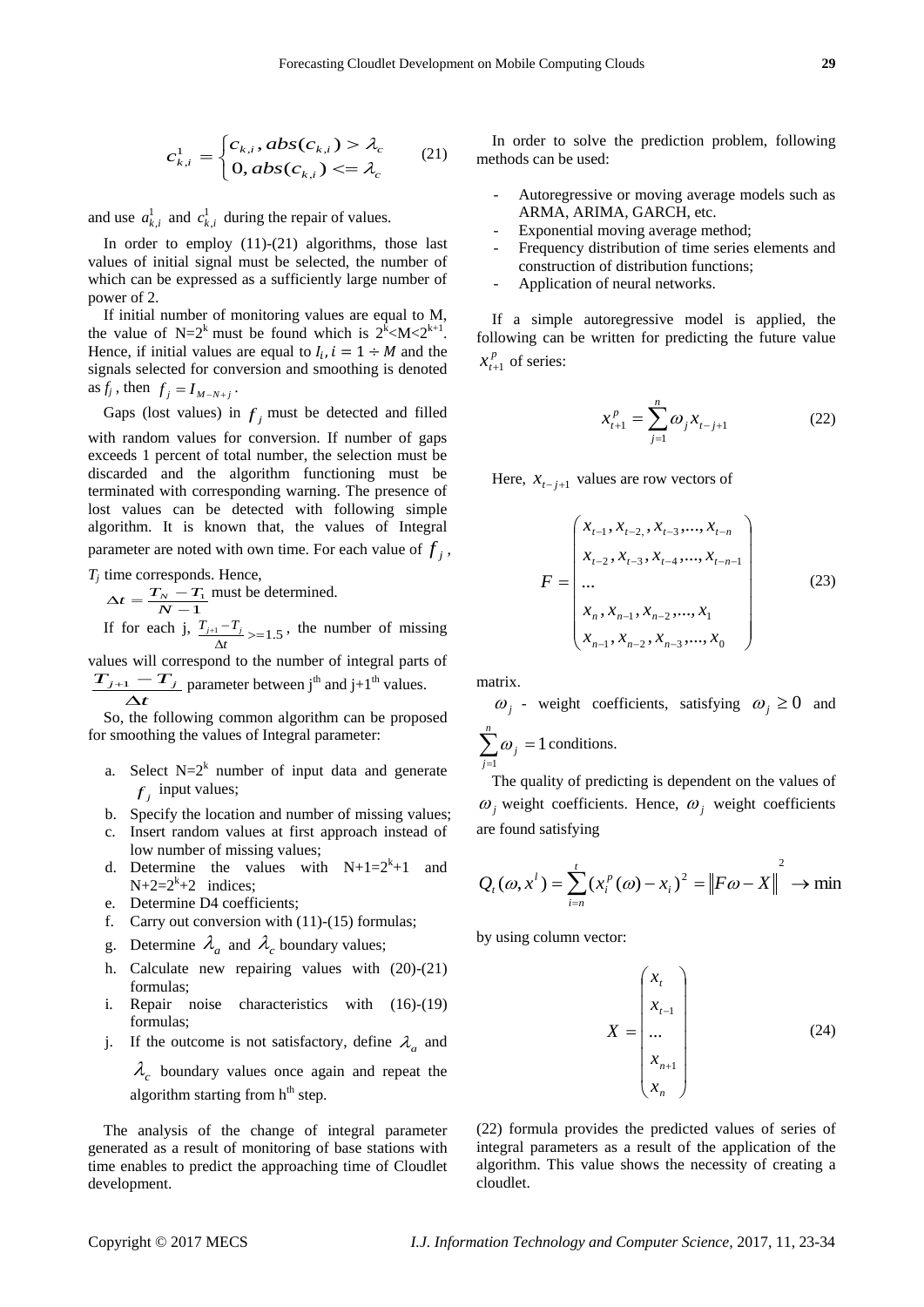Exponential smoothing method is used in some cases.

$$
x_{t+1}^p = x_t^p + \alpha (x_t - x_t^p) = \alpha x_t + (1 - \alpha) x_t^p \quad (25)
$$

At first step,

 $x_1^p = x_1$  is taken.

This method can be used for smoothing, as well as for predicting.

Here,  $\alpha$  parameter takes values of  $\alpha \in (0,1)$ . As the values of  $\alpha$  approaches to 1, the last values of generated time series become more important and their impact on the predicted value is stronger. As the value of  $\alpha$  is lower, the impact power of previous values on selected series with time increases.

Let's generate a massive consisting of N number of last values of generated time series in order to construct the experimental distribution. Let's mark maximum and minimum values of massive elements as  $x_{\text{max}}$  and

 $x_{\min}$ , respectively. Firstly,  $[x_{\min}; x_{\max}]$  range must be divided into several equal parts. The number of parts must be taken as equal to K experimentally and marked as m\_K. The width of each part is:

$$
\Delta h = \frac{x_{\text{max}} - x_{\text{min}}}{m_{-}K}
$$
 (26)

$$
x_{\text{max}} = m_{\text{min}} + m_{-} K^* \Delta h \quad \text{or}
$$

$$
x_N = x_1 + m_{-} K^* \Delta h. \tag{27}
$$

Accordingly, in order to store the values of distribution function,  $d \cdot m[i \cdot i]$  massive must be created given that,  $i_i \neq i \in [1, m_K]$  and its elements must be equalized to zero in advance.

Hence, it is possible to find  $m \in [1, m_K]$  for any  $n \in [1, N]$ , which can be expressed as:

$$
x_n \in [x_1 + (m-1) * \Delta h, x_1 + m^* \Delta h] \tag{28}
$$

It is to be noted that, as  $x_n \in [x_1, x_N]$ , m value satisfying this conditions always exists.

When any m value is found satisfying the above condition for any  $n \in [1, N]$ , the exponential histogram values of integral parameter values are found as:

$$
d_{-}m[m] = d_{-}m[m]+1
$$

For any  $m \in [1, m_K]$  values,

$$
d_{-}m[m] = \frac{d_{-}m[m]}{\sum_{n=1}^{N} x_n}
$$
 (29)

expression would produce the values of frequency distribution function. Should the graph of experimental frequency distribution function be similar to any graph of known distribution functions, parameters of known expression of frequency function can be determined from experimental values. The algorithm given here can be used for practical issues.

Following characteristics are satisfied here:

$$
0 \le d \_ m[m] \le 1
$$
 and  

$$
\sum_{m=1}^{m-K} d \_ m[m] = 1.
$$

Hence,  $d \_{m}[m]$  value can be taken as a value of distribution frequency for  $m<sup>th</sup>$ 

$$
[x_1 + (m-1) * \Delta h, x_1 + m * \Delta h]
$$
 range.

The value of distribution function can be determined as

$$
F(m) = \sum_{i=1}^{m} d_{-}m[i].
$$
 (30)

In our case, it is an expression of the distribution function obtained in discrete form. Hence, the probability of predicted time series value to fall within  $[x_1 + (m_1 - 1) * \Delta h, x_1 + m_2 * \Delta h]$  interval can be expressed as:

$$
p[m_1, m_2] = \sum_{i=m_1}^{m_2} d_{-}m[i] \tag{31}
$$



Fig.3. Frequency distribution function obtained during computation experiments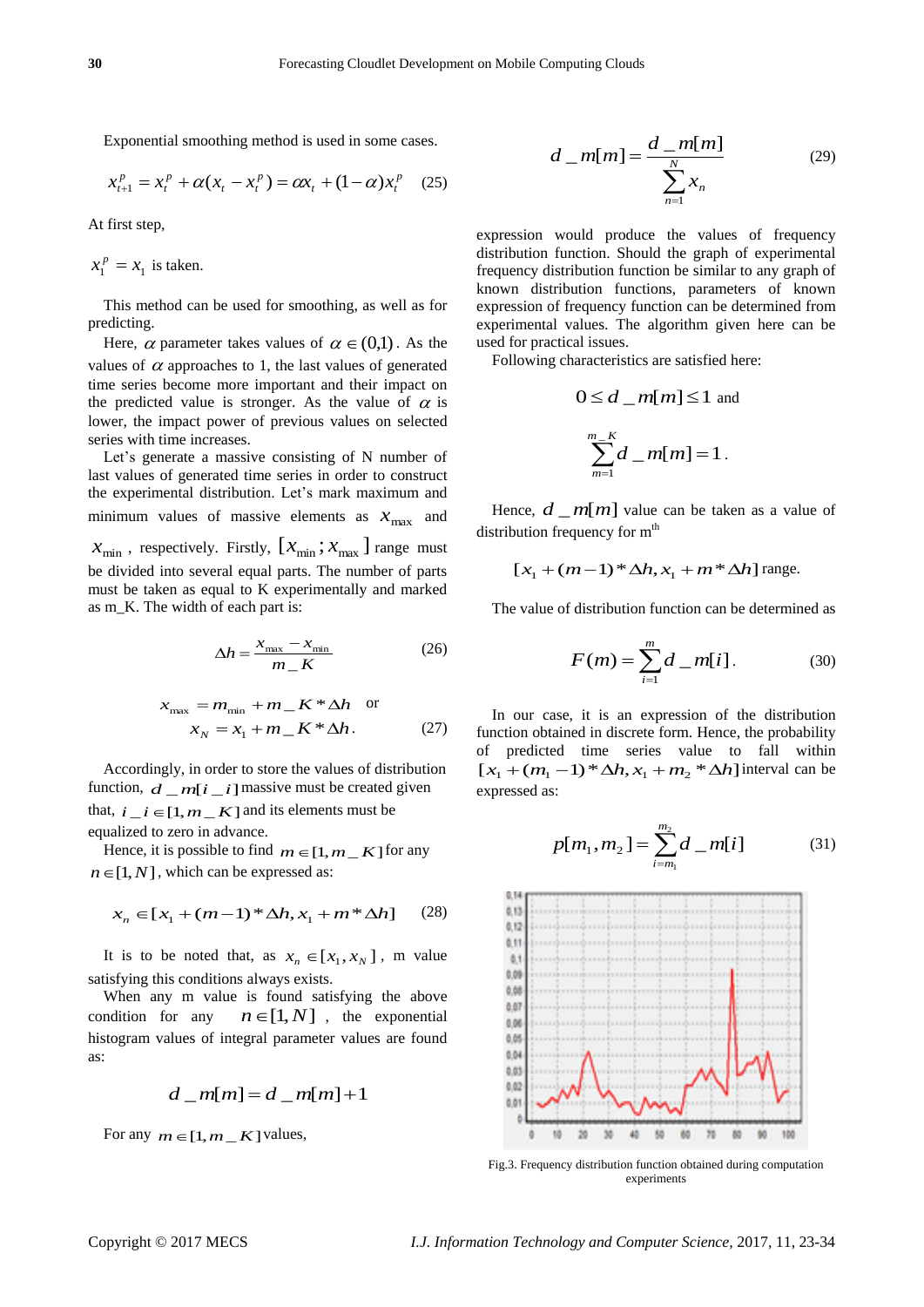The graph of frequency distribution function constructed during the computation experiments conducted in the campus of Azerbaijan National Academy of Sciences is given in Fig. 3.

As seen from the figure, the predicted value can take values corresponding to the values of m variable above 60. Here, it is taken as  $80 \le m \le 90$ , which can be  $x^p \in [x_1 + 80 * \Delta h, x_1 + 90 * \Delta h].$ 

In order to calculate the values of experimental frequency distribution function, HELPI programming fragments can be used as below:

for i\_i:=1 to 100 do d\_m[i\_i]:=0;  $max:=x[1];$   $min:=x[1];$ for  $i := 1$  to n do begin if  $max < x[i_i]$  then  $max := x[i_i];$ if  $\min > x[i_i]$  then  $\min := x[i_i]$ ; end; d  $h:=(max-min)/50$ ; d\_g:=max-min; if d\_h=0 then d\_h:=1; for  $i$ <sub> $i$ </sub> $:=$ 1 to say do begin for  $j_i := 1$  to  $m_K$  do begin if  $(y1[i_i]-min) = (i-i) * d_h$  and  $(y1[i_i]-i)$  $\text{min} \leq (j_i)^* d_h$  then begin  $d_m[j_j]:=pay_m[j_j]+1;$  end; end; end;  $max_p:=d_m[1];$  $sum_p:=0;$ for  $i := 1$  to m K do begin if max\_p<pay\_m[i\_i] then max\_p:=pay\_m[i\_i];  $sum_p:=sum_p+ d_m[I_I];$  end; for  $i$ <sub>i</sub>:=1 to m<sub>K</sub> do begin if  $max_p < pay_m[i_i]$  then  $max_p := pay_m[i_i];$  $d_m[I_I]:= d_m[I_I]/ \text{ sum}_p;$ end;

The application of neural networks can produce more accurate and adequate results.

For this purpose, neural networks with one hidden layer can be employed (Fig. 4) [15, 16]. In this case, N1 number of inputs of neural network are smoothed and specified from repaired  $I_1, I_2, ..., I_M$  values. To study neural network,

$$
\{I_{M-(N1+k-1)}, I_{M-(N1+k-1)+1}, \ldots, I_{M-(N1+k-1)+(N1-1)}\}
$$

can be defined as k number of input values and  $I_{M-(k-1)}$ as output values corresponding to each input set.

Collections from input values set are provided to neural network inputs alternately and the process is carried out by correcting the network weights until the difference between obtained results and output values are satisfactory.

The common gradient in network is calculated as the sum of all gradients related to set generated for studying the network. Denote the weight for transmission from  $j<sup>th</sup>$ 

neuron of prime layer to i<sup>th</sup> neuron of subsequent layer as wij. In this case, the gradient is calculated as below:

$$
\Delta \omega_{ij} = -\frac{\partial E}{\partial net_i} \frac{\partial net_i}{\partial \omega_{ij}}, \text{here } net_i = \sum_{r=1}^n \omega_{ri} x_r \quad (32)
$$

Here, first multiplier is the difference occurring in  $i<sup>th</sup>$ neuron. Second multiplier can be expressed as below:

$$
\frac{\partial net_i}{\partial \omega_{ij}} = \frac{\partial}{\partial \omega_{ij}} \sum_k \omega_{ik} y_k = y_j \tag{33}
$$

We get from  $(15)$  and  $(16)$ :

$$
\Delta \omega_{ij} = \delta_i y_j.
$$

That is, to calculate the desired gradient, the activity and differences in network nodes must be calculated. The activity can be calculated as following:

$$
y_i = f_i \left( \sum_j \omega_{ij} y_j \right) \tag{34}
$$

tanh can be used as activation function. Thus, neural activity will be expressed as  $y(x) = \tanh(x) = \frac{e^x - e^x}{e^x + e^{-x}}$  $x \qquad -x$  $e^x + e$  $y(x) = \tanh(x) = \frac{e^x - e^{-x}}{e^x + e^{-x}}$  $\overline{a}$  $\ddot{}$  $f(x) = \tanh(x) = \frac{e^x - e^{-x}}{e^x}$ . One of the advantages of this function is its derivation simplicity.  $(y(x))' = 1 - (y(x))^2$ .

The difference between output values and estimated outputs is calculated as

$$
E=\frac{1}{2}\sum_{\circ}(t_{\circ}-y_{\circ})^{2}
$$

In this case, the difference in network output is  $\delta_{\circ} = t_{\circ} - y_{\circ}$ .

The differences emerging in neurons in hidden layers can be estimated as *j j j i*  $j = -\sum_{i \in P_j} \overline{\partial} net_i \cdot \overline{\partial} y_j \cdot \overline{\partial} net$ *y y net net E f*<sub>*i*</sub>  $\partial_{i}$   $\partial_{j}$   $\partial_{i}$  $\partial$  $\partial$  $\partial$  $\partial$  $=-\sum_{i\in P_i}\frac{\partial}{\partial n}$  $\delta_{i} = -\sum \frac{\partial E}{\partial t_{i}} \frac{\partial net_{i}}{\partial t_{i}} \frac{\partial y_{j}}{\partial t_{i}}$ . Here,

first multiplier is the difference occurred in ith neuron. Second multiplier is the weight of transition from jth neuron to ith neuron:

$$
\frac{\partial net_i}{\partial y_j} = \frac{\partial}{\partial y_j} \sum_k \omega_{ik} y_k = \omega_{ij}
$$

Third multiplier is the derivation of activation function for  $i<sup>th</sup>$  neuron:

$$
\frac{\partial y_j}{\partial net_j} = \frac{\partial f_j(net_j)}{\partial net_j} = f'_j(net_j)
$$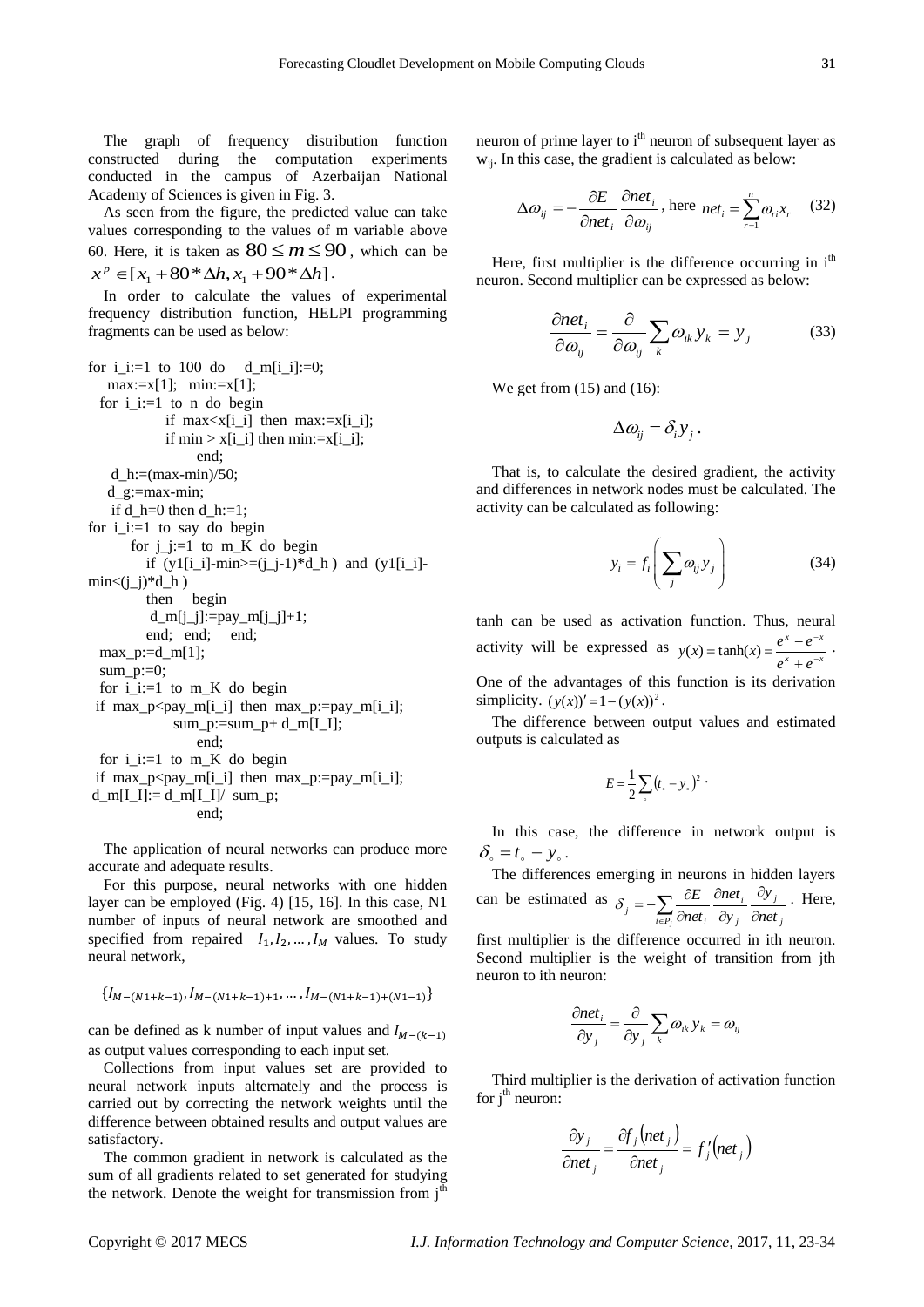If we use the derivation of hyperbolic tangent, the following can be written for hidden neurons:

$$
f_h'(net_h) = 1 - y_h^2
$$

Considering all above-mentioned:

$$
\delta_j = f'_j \big( net_j \big) \sum_i \delta_i \omega_{ij}
$$

Hence, neural network calculates the weights again:

$$
\omega_{ij} = \omega_{ij} + \Delta \omega_{ij}
$$



Fig.4. Neural network for predicting time series.

The process continues until output values are sufficiently close to designated values. After neuron is taught,  $(M+1)$ -th value of integral parameter  $(I_{M+1})$  is calculated with formula (17) by assigning N1 number of values to network inputs from the end.

If estimated value is greater than specified boundary value  $(I_{lim})$  of parameter, Cloudlet development time can be predicted:

 $I_{M+1} \geq I_{lim}$ 

#### V. CONCLUSION

The article explores specific parameters necessary for Cloudlet development in Base stations, which establishes connections between mobile users and Mobile calculation clouds. Integral parameters were generated to exhibit the importance of Cloudlet development but using weight vector; the latter shows the importance of investigated parameters. The values of integral parameter are considered as time series and smoothed by applying wavelet conversions, and some missing values were repaired.

The article has demonstrated that various methods can be used for predicting future values of generated time series. Wavelet conversions and exponential smoothing methods among these methods are presented for the smoothing of time series values. Autoregressive method, exponential distribution frequency and the construction of its function, as well as the application of Neural network is presented for calculating the predicted values

of series. It was proposed to use the generation of several educative collections from primary data for the process of studying neural network. When monitoring parameters are selected correctly, the results of applied methods must be similar to each other. In this case, a less timeconsuming method can be chosen. However, the application of neural networks can produce more adequate and correct results. The results of other methods must be compared with results produced by neural network and corrected.

To predict the future value of this time series, threelayered neural network with hidden layer was implemented. The future value of parameter was calculated in neural network output. If the value exceeds the specified maximum value of parameter, it can predict the time of Cloudlet development.

It is to be noted that, any important parameter among the parameters monitored in base station can be used instead of integral parameter.

The tools and methods presented in the article can also be implemented for the solution of similar problems.

#### ACKNOWLEDGMENT

This work was supported by the Science Development Foundation under the President of the Republic of Azerbaijan – Grant № EİF-2014-9(24)-KETPL-14/02/1

#### **REFERENCES**

- [1] Marios D. Dikaiakos, George Pallis, Dimitrios Katsaros, PankajMehra, Athena Vakali.Cloud Computing Distributed Internet Computing for IT and Scientific Research// IEEE internet computing, 2009. № 9, pp.10-13.
- [2] Alguliyev R.M., Alekperov R.K. Cloud Computing: Modern State, Problems and Prospects// Telecommunications and Radio Engineering, 2013, vol.72, no.3, pp. 255-266.
- [3] Rashid Alakbarov, Fahrad Pashayev, Mammad Hashimov. A Model of Computational Resources Distribution Among Data Center Users. International Journalof Advancementsin Computing Technology. Volume 7, Number 2, Mar ch 31, 2015, pp. 1-7
- [4] Md. Tanvir Rahman, Md. Sifat Ar Salan, Taslima Ferdaus Shuva, Risala Tasin Khan,"Efficient Sensor-Cloud Communication using Data Classification and Compression", International Journal of Information Technology and Computer Science(IJITCS), Vol.9, No.6, pp.9-17, 2017. DOI: 10.5815/ijitcs.2017.06.02
- [5] Hoang T. Dinh, Chonho Lee, Dusit Niyato, and Ping Wang. A survey of mobile cloud computing: Architecture, applications, and approaches. Wireless Communications and Mobile Computing. Volume 13, Issue 18. 25 December 2013. Pages 1587–1611
- [6] Amandeep Verma, Sakshi Kaushal, "Cost Minimized PSO based Workflow Scheduling Plan for Cloud Computing", International Journal of Information Technology and Computer Science(IJITCS), vol.7, no.8, pp.37-43, 2015. DOI: 10.5815/ijitcs.2015.08.06
- [7] Han Qi, Abdullah Gani. Research on Mobile Cloud Computing: Review, Trend and Perspectives. https://arxiv.org/ftp/arxiv/papers/1206/1206.1118.pdf.
- [8] Tinankoria Diaby, Babak Bashari Rad,"Cloud Computing: A review of the Concepts and Deployment Models", International Journal of Information Technology and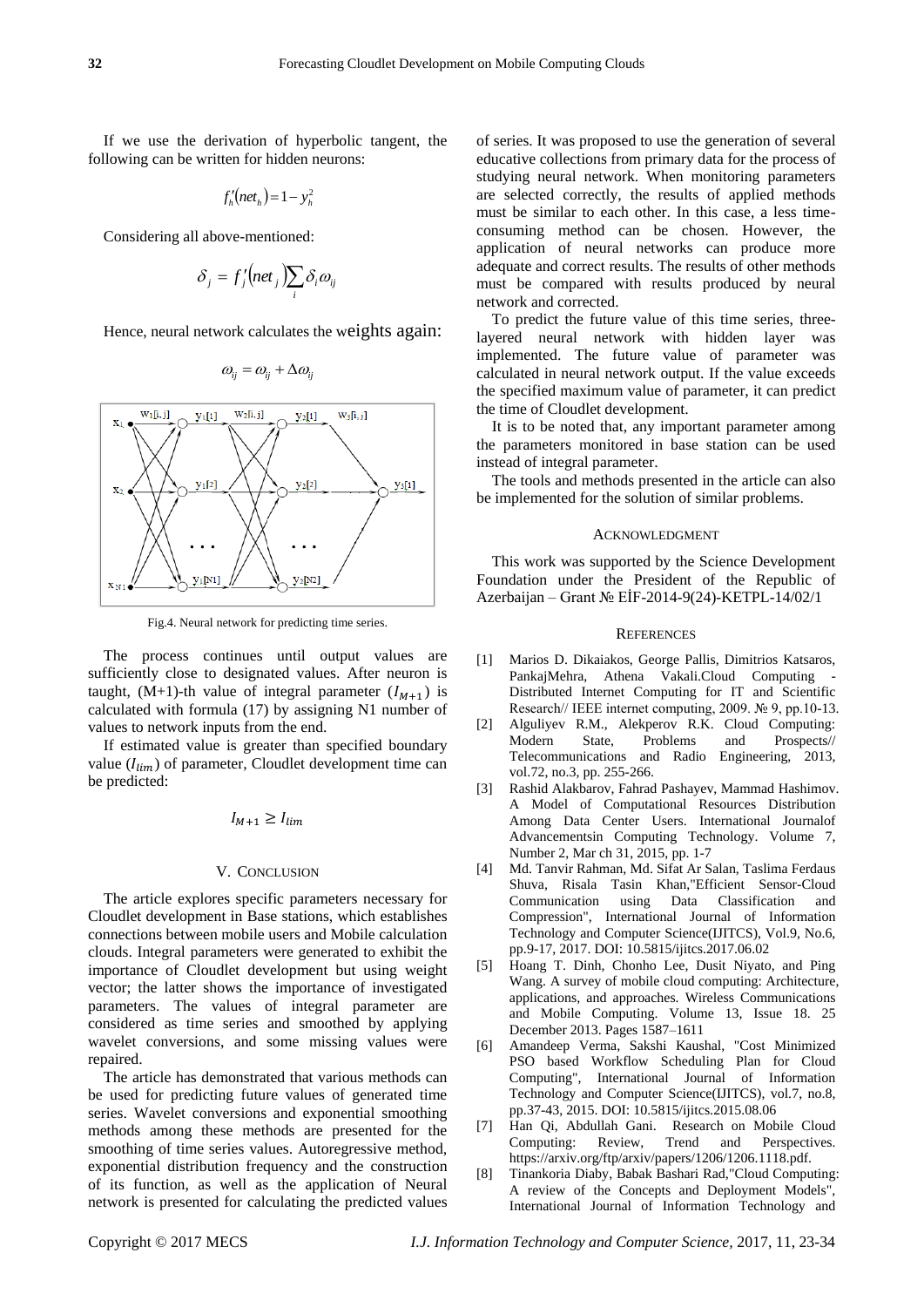Computer Science(IJITCS), Vol.9, No.6, pp.50-58, 2017. DOI: 10.5815/ijitcs.2017.06.07

- [9] Mukesh Goyal, Sukhwinder Singh. Mobile Cloud Computing. International Journal of Enhanced Research in Science Technology & Engineering, ISSN: 2319-7463 Vol. 3 Issue 4, April-2014, pp: 517-521.
- [10] Fangming Liu, Peng Shu, Hai Jin, Linjie Ding, Jie Yu, Di Niu, Bo Li. Gearing resource-poor mobile devices with powerful clouds: architectures, challenges, and applications. IEEE Wireless Communications (Volume: 20, Issue: 3, June 2013) Page(s): 14 - 22
- [11] M. Satyanarayanan, P. Bahl, R. Caceres, and N. Davies, "The case for vm-based cloudlets in mobile computing," Pervasive Computing, IEEE, vol. 8, no. 4, pp. 14–23, 2009.
- [12] Yujin Li and Wenye Wang. The Unheralded Power of Cloudlet Computing in the Vicinity of Mobile Devices. Globecom 2013 - Wireless Networking Symposium Pages 4959-4964
- [13] Ryzhov A.L., Tkhostov A., Pechnikova L. Psychological aspects of involvement in Massively Multiplayer On-line Game (MMOG). International Journal of Psychology. 2015. том 51, № S1, Page(s): 594-594
- [14] Eric Lengyel. Foundations of Game Engine Development. Terathon Software LLC. 2016. 200 p.
- [15] Joshua Glazer, Sanjoy Madhav. Multiplayer Game Programming. Architecting Networked Games. Pearson Edication Inc. 2015. 365 p.
- [16] Debessay Fesehaye, Yunlong Gao, Klara Nahrstedt, Guijun Wang. Impact of Cloudlets on Interactive Mobile Cloud Applications. Enterprise Distributed Object Computing Conference (EDOC), 2012 IEEE 16th International, pp. 10.
- [17] Tinankoria Diaby, Babak Bashari Rad,"Cloud Computing: A review of the Concepts and Deployment Models", International Journal of Information Technology and Computer Science(IJITCS), Vol.9, No.6, pp.50-58, 2017. DOI: 10.5815/ijitcs.2017.06.07
- [18] Debessay Fesehaye, Yunlong Gao, Klara Nahrstedt, Guijun Wang. Impact of Cloudlets on Interactive Mobile Cloud Applications. Enterprise Distributed Object Computing Conference (EDOC), 2012 IEEE 16th International, pp. 10.
- [19] Yujin Li and Wenye Wang. Can Mobile Cloudlets Support Mobile Applications?. [https://research.ece.ncsu.edu/netwis/papers/14LW-](https://research.ece.ncsu.edu/netwis/papers/14LW-Info.pdf)[Info.pdf](https://research.ece.ncsu.edu/netwis/papers/14LW-Info.pdf)
- [20] Young-Chul Shim. Effects of cloudlets on interactive applications in mobile cloud computing environments. International Journal Of Advanced Computer Technology, Volume 4, Number 1, 2015, pp.54-62.
- [21] S. Wang, R. Urgaonkar, M. Zafer, T. He, K. Chan, and K. K. Leung, "Dynamic service migration in mobile edgeclouds," in Proc. of IFIP Networking 2015, May 2015, pp. 9.
- [22] R. Alakbarov, F.Pashayev, M. Hashimov. Development of the Method of Dynamic Distribution of Users' Data in Storage Devices in Cloud Technology. // Advances in Information Sciences and Service Sciences (AISS), Vol. 8, No 1,2016. pp.16-21.
- [23] Usman Shaukat, Ejaz Ahmed, Zahid Anwar, Feng Xia. Cloudlet deployment in local wireless networks: Motivation, architectures, applications, and open challenges Journal of Network and Computer Applications 62 (2016) pp. 18–40
- [24] Amol C. Adamuthe, Vikram D. Salunkhe, Seema H. Patil, Gopakumaran T. Thampi,"Cloud Computing – A market Perspective and Research Directions", International Journal of Information Technology and Computer Science(IJITCS), vol.7, no.10, pp.42-53, 2015. DOI: 10.5815/ijitcs.2015.10.06
- [25] Christian Meurisch, Alexander Seeliger, Benedikt Schmidt, Immanuel Schweizer, Fabian Kaup, and Max Munlhauser. Upgrading Wireless Home Routers for Enabling Large-Scale Deployment of Cloudlets. <https://www.tk.informatik.tu-darmstadt.de/fileadmin/> user\_upload/Group\_TK/Slides/CM/2015\_MobiCASE\_Pr esentation.pdf
- [26] David Cherney, Tom Denton, Rohit Thomas and Andrew Waldron. Linear Algebra. First Edition. Davis California, 2013. 436 p.
- [27] Daubechies I. Ten lectures on wavelets. Izhevsk: Scientific-Resarch Center "Regular and chaotic dynamics", 2001, 464 pp.
- [28] Daubechies, I. Orthonormal Bases of Compactly Supported Wavelets, Comm. Pure Applied Mathematics, vol. 41, 1988, pp. 909-996.
- [29] S. G. Mallat, A Wavelet Tour of Signal Processing, Academic Press, 2nd Edition, 1999.
- [30] R. Rojas. (1996) Neural networks. Springer-Verlag, Berlin, pp. 479.
- [31] Stanislav Osovsky. (2002) Neuron networks for information processing. Publisher: «Finance and statistics» 343 pp.

## **Authors' Profiles**



**Rashid G. Alakbarov** graduated from Automation and Computer Engineering" faculty of Azerbaijan Polytechnic University named after C.Ildirim. He received his PhD degree in 2006 from Supreme Attestation

Commission under the President of the Republic of Azerbaijan. His primary research interests include various areas in cloud computing, data processing, computer networks, virtual computing, particularly in the area of distributed computing. He is head of department at the Institute of Information Technology as of 2002. Since 2010, he has been leading the development of "AzScienceNet" infrastructure. In 2011, he was appointed a deputy director of the institute by the decision of the Presidium of Azerbaijan National Academy of Sciences. He is the author of 64 scientific papers, including 5 inventions.



**Fahrad H. Pashayev** graduated from Azerbaijan State University. He received his PhD degree in 2011 and Doctor of Sciences in Engineering in 2017 from Supreme Attestation Commission under the President of the Republic of Azerbaijan. His primary research interests include various areas in

mathematical modeling, signal processing, software development. He is the author of 121 scientific papers, including 5 inventions.